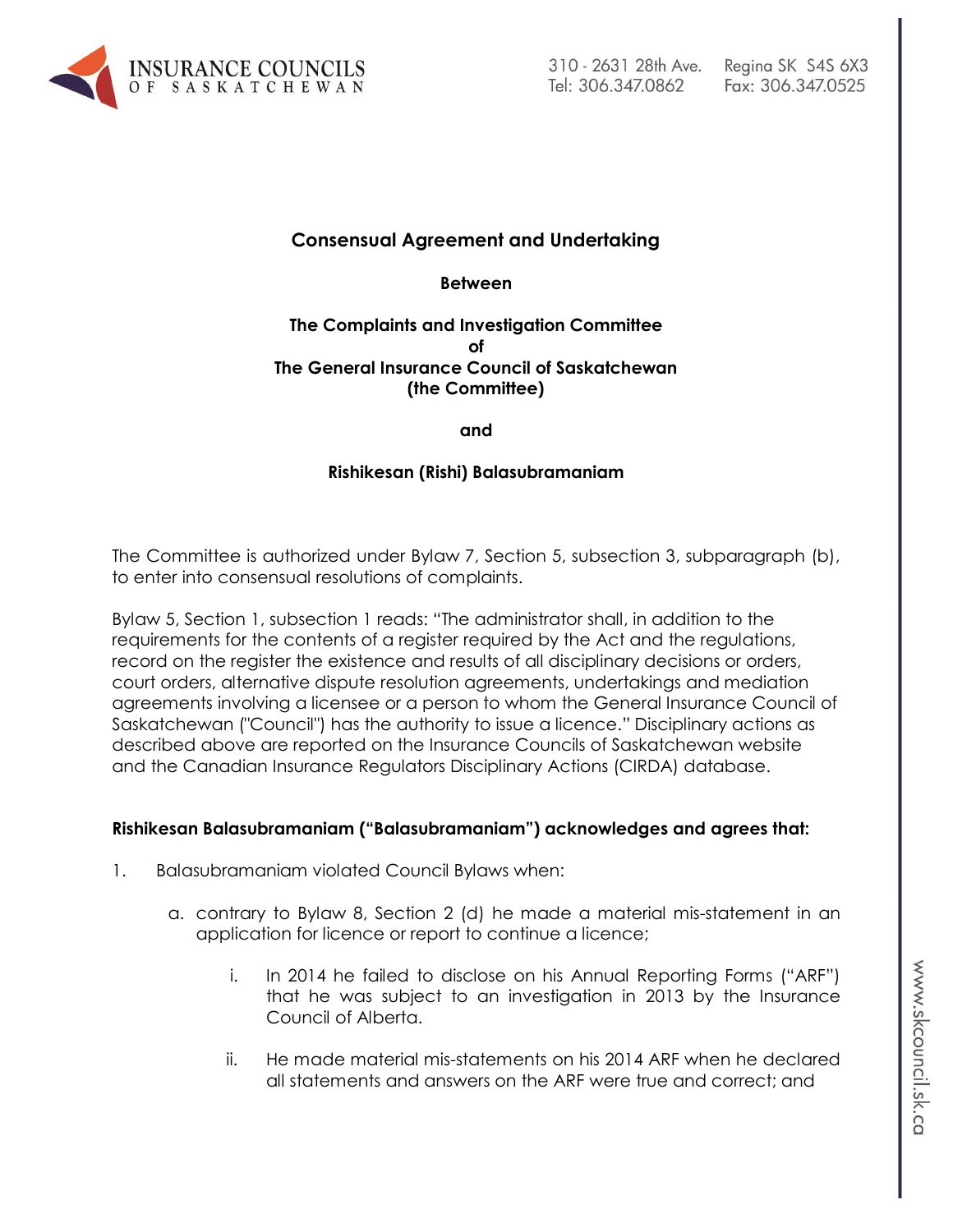- b. contrary to Bylaw 8, Section 2 (g) a licencee may be guilty of misconduct if the licencee: violates any provisions of the Act, the Regulations or the Bylaws;
	- i. When he failed to notify Council within 30 days of the 2014 disciplinary action taken against him by the Insurance Council of Alberta for acting as an insurance agent at a time during which he did not hold a valid certificate of authority.
	- ii. As per Bylaw 2, Section 1, subsection  $(4)(c)(ii)$  he failed to notify Council within 30 days of commencement of any professional, occupational or regulatory body proceedings;
- 2. His rights to appear before a Discipline Committee of Council have been explained to him and he fully understands his rights and/or obligations under Council Bylaw 10;
- 3. He waives his rights to appear before a Discipline Committee and undertakes not to exercise any appeal rights he may have under Council Bylaw 10, Section 3 or *The Saskatchewan Insurance Act,* (the Act) as it relates to matters set out in this Consensual Agreement and Undertaking (Agreement).
- 4. This Agreement does not preclude the General Council from pursuing any other investigation against him for activities not identified in this Agreement that may be in violation of Council Bylaws or the Act.
- 5. He has been advised by the Committee that it is in his interests to obtain independent legal advice before entering into this Agreement.
	- a. Balasubramaniam has obtained such independent legal advice and is satisfied with the same, prior to executing this Agreement, or
	- b. Balasubramaniam has willingly chosen not to obtain such advise prior to executing this Agreement
- 6. Balasubramaniam hereby affirms that he has read and understood the terms of this Agreement, and is signing it voluntarily and of his own free will.

# **Balasubramaniam, having waived his rights, undertakes to:**

- 1. Pay a fine in the amount of \$500.00; and
- 2. Reimburse Council's investigation costs in the amount of \$330.00.
- 3. Balasubramaniam will pay all fines and investigative costs within 30 days of receipt of this Agreement.